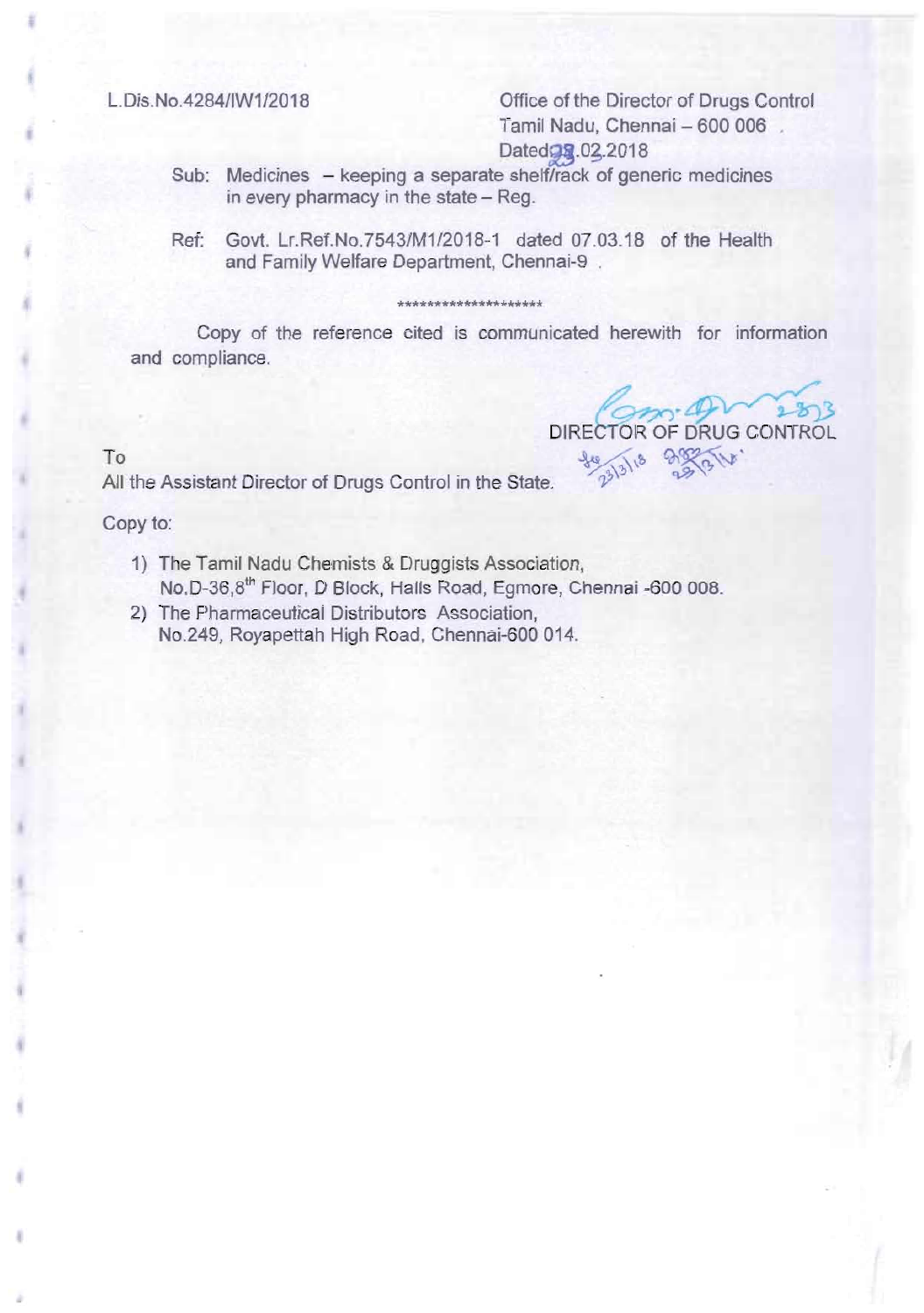

**Secretariat** Chennai-9 Fax No.: 044 - 2567 1253 E-Mail : hfwsec@gmail.com

/

7

## HEALTH AND FAMILY WELFARE DEPARTMENT Letter No. 7543/M1/2018 - 1, dated: 07.03.2018

From Dr. J. Radhakrishnan, I.A.S., Principal Secretary to Government

To  $\sqrt{\ }$ The Director of Drugs Control, Chennai-6 (w.e).

Sir,

4284

- Sub: Medicines  $-$  keeping a separate shelf/rack of generic medicines in every pharmacy in the State - Regarding.
- Ref: From the Joint Secretary, Government of India, Ministry of Chemicals & Fertilizers, D.O.No.31026/114/2016 - Policy, dated 21.02.2018. \*\*\*\*\*

I am directed to enclose the copy of the reference cited and to request you to ensure that every pharmacy in the State keeps a separate shelf/rack of generic medicines.

2. An action taken report may be sent to the Government of India directly under intimation to the Government.

 $\mathcal{F}$ 



Yours faithfully,

 $100 \times 10^{-1}$ 

 $8-15$ 

for Principal Secretary to Government  $rac{8}{2155}$